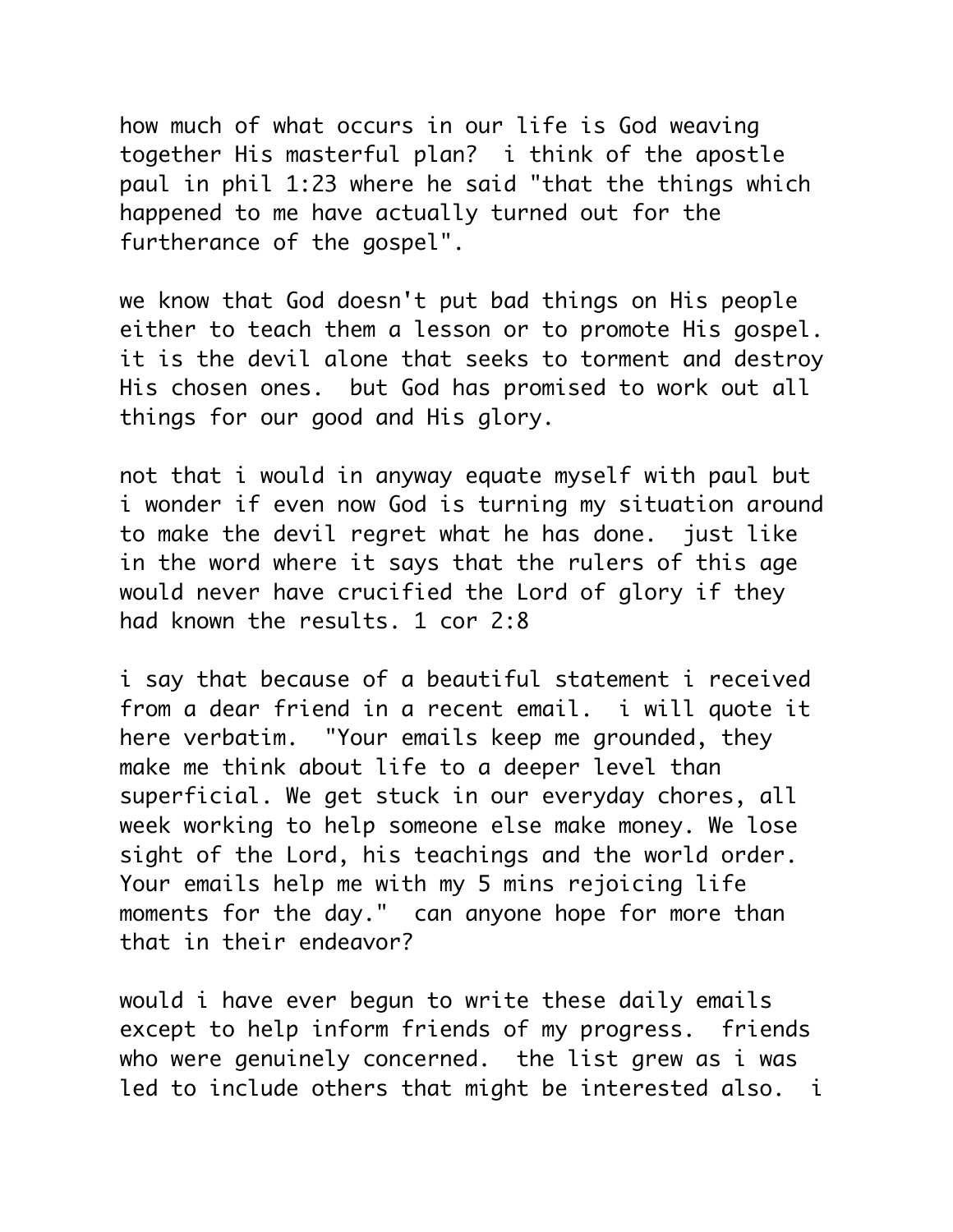think not. but our wonderful God can birth something beautiful out of a something tragic. and let all know, anything birthed beautiful here was His doings.

let none of the glory from such any encouragements or conversions rest on me. all the glory for all things we gladly lay at the cross of Jesus Christ. this statement was from a former hindu who has come to know Jesus as his Lord. it is joy unspeakable to serve our Lord and see others come to share in this life we expound. a life not only here and now, but a life for eternity. eternity before a loving God who delights in revealing His glory in us. "so then neither he who plants is anything, nor he who waters, but God who gives the increase." 1 cor 3:7

our God is more skillful in outwitting the workers of evil now ruling this world. i feel perhaps God has made me a wordsmith. a vessel to help expound His glory and praises. i don't know the number of times i have begun to write with no destination in mind. the precious Holy Spirit gradually brings thoughts to my mind and hopefully the words to express them correctly.

of course, we all being an imperfect vessel, i often times am not perfectly attuned to His promptings. so i now freely confess, whatever is not of glory is flesh. if any offense was ever from anything aught but the word of God, know that it was my flesh interfering. i know the word of God often times offends one unwilling to accept it's truth.

we behold Him now through a glassy darkly, but then face to face. "Verily thou art a God that hidest